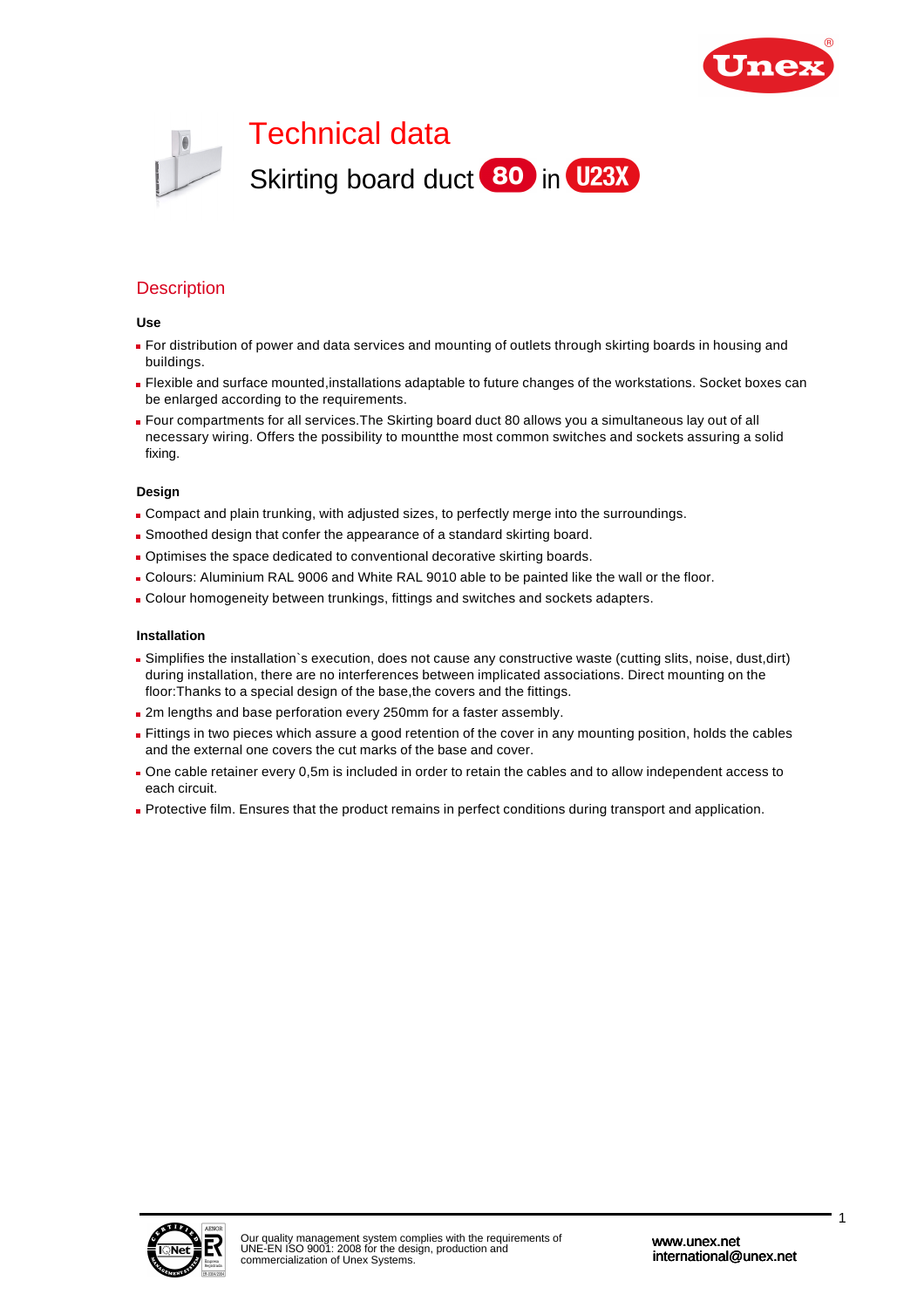



# Quality Marks (1)



EN 50085-2-1:2006 + A1:2011 Licence nº: 670635



Part 1 to 5 licence<br>
n°: POCC ES<br>
AF19.H01718 (2)

# Approvals (1)



Rules for the Classification of Steel Ships Type Approval Certificate nº 05116/H0 BV



# Characteristics of Trunking system

### **RAW MATERIAL**

| Skirting board duct      | U23X (See technical data for raw material). |
|--------------------------|---------------------------------------------|
| Fittings and accessories | U24X (See technical data for raw material). |

## **APPLICATIONS**

| <b>HUOHS</b> | ndoor installaf'<br>. installations. |
|--------------|--------------------------------------|
|--------------|--------------------------------------|

### **SILICONE CONTENTS**

| CIII<br>Silicone free | 01% |
|-----------------------|-----|
|                       |     |

### **DIRECTIVE 2011/65/EU**

| <b>RoHS Compliant</b><br>Compliant. |
|-------------------------------------|
|-------------------------------------|

### **EN 50085-2-1:2006 + A1:2011**

| Minimum storage and transport<br>temperature        | -45°C          |
|-----------------------------------------------------|----------------|
| Minimum installation and<br>application temperature | $-5^{\circ}$ C |

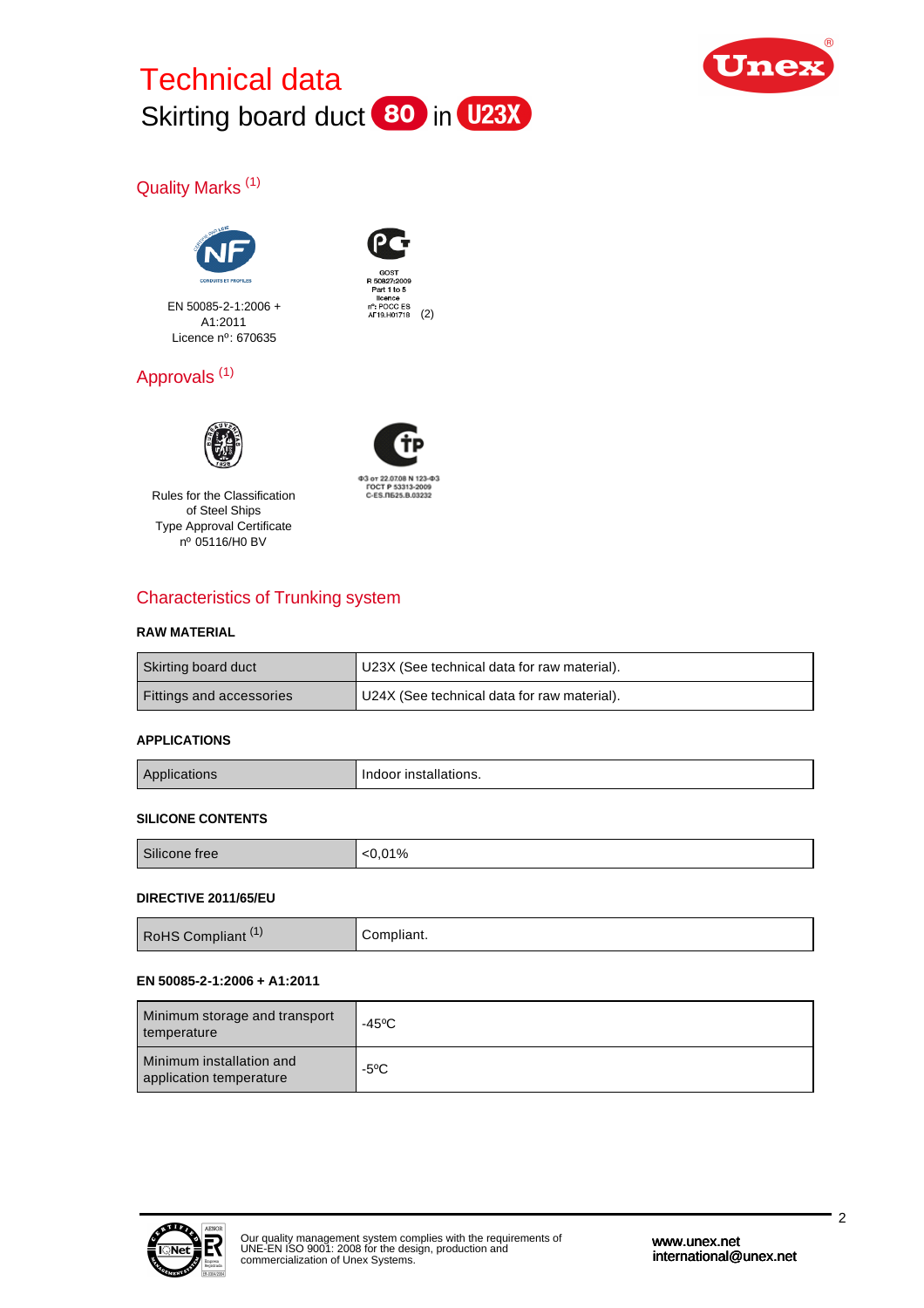



# Characteristics of Trunking system

### **EN 50085-2-1:2006 + A1:2011**

| Maximum application<br>temperature                               | $+60^{\circ}$ C                                                                                                                                              |  |
|------------------------------------------------------------------|--------------------------------------------------------------------------------------------------------------------------------------------------------------|--|
| Resistance against mechanical<br>impacts during mounting and use | - Trunkings: 2 J at -5°C<br>- Fittings: $0,5$ J at -5°C                                                                                                      |  |
| Resistance to flame propagation                                  | Non-flame propagation.                                                                                                                                       |  |
| Electrical continuity characteristic                             | Without electrical continuity characteristic.                                                                                                                |  |
| Electrical insulating characteristic                             | With electrical insulating characteristic.                                                                                                                   |  |
| Protection degree assured by the<br>enclosure                    | IP4X. Mounted on the wall.                                                                                                                                   |  |
| Retention of the system access<br>cover                          | Cover removable only with the aid of a tool.                                                                                                                 |  |
| Electrically protective separation                               | With and without internal protective separation.                                                                                                             |  |
| Intended installation positions                                  | - Mounted on the wall and with floor support.<br>• Mounted on the ceiling and with an horizontal supporting surface not<br>being the ceiling.                |  |
| Prevention of contact with liquids                               | Relying on manufacturer's instructions allowing all installation positions<br>of the CTS and all positions of insulated conductors and live parts in<br>CTS. |  |
| <b>Type</b>                                                      | Type 3.                                                                                                                                                      |  |
| <b>Rated Voltage</b>                                             | 750 V                                                                                                                                                        |  |
| Protection against mechanical<br>damage                          | IK <sub>07</sub>                                                                                                                                             |  |
| Fixing for apparatus mounting of<br>socket outlets               | Resistance to extraction of 81 N                                                                                                                             |  |

#### **EN 60695-2-11:2001**

| $\sim$<br>Glow-wire test | $960^{\circ}$ C<br>⊰everitv<br>dearee:<br>OCVUILLY |
|--------------------------|----------------------------------------------------|
|                          |                                                    |

## Compulsory regulations

### **EUROPEAN DIRECTIVE 2014/35/EU**

| <b>CE Marking</b> | Conformity with standard EN 50085-2-1:2006+A1:2011. |
|-------------------|-----------------------------------------------------|
|                   |                                                     |

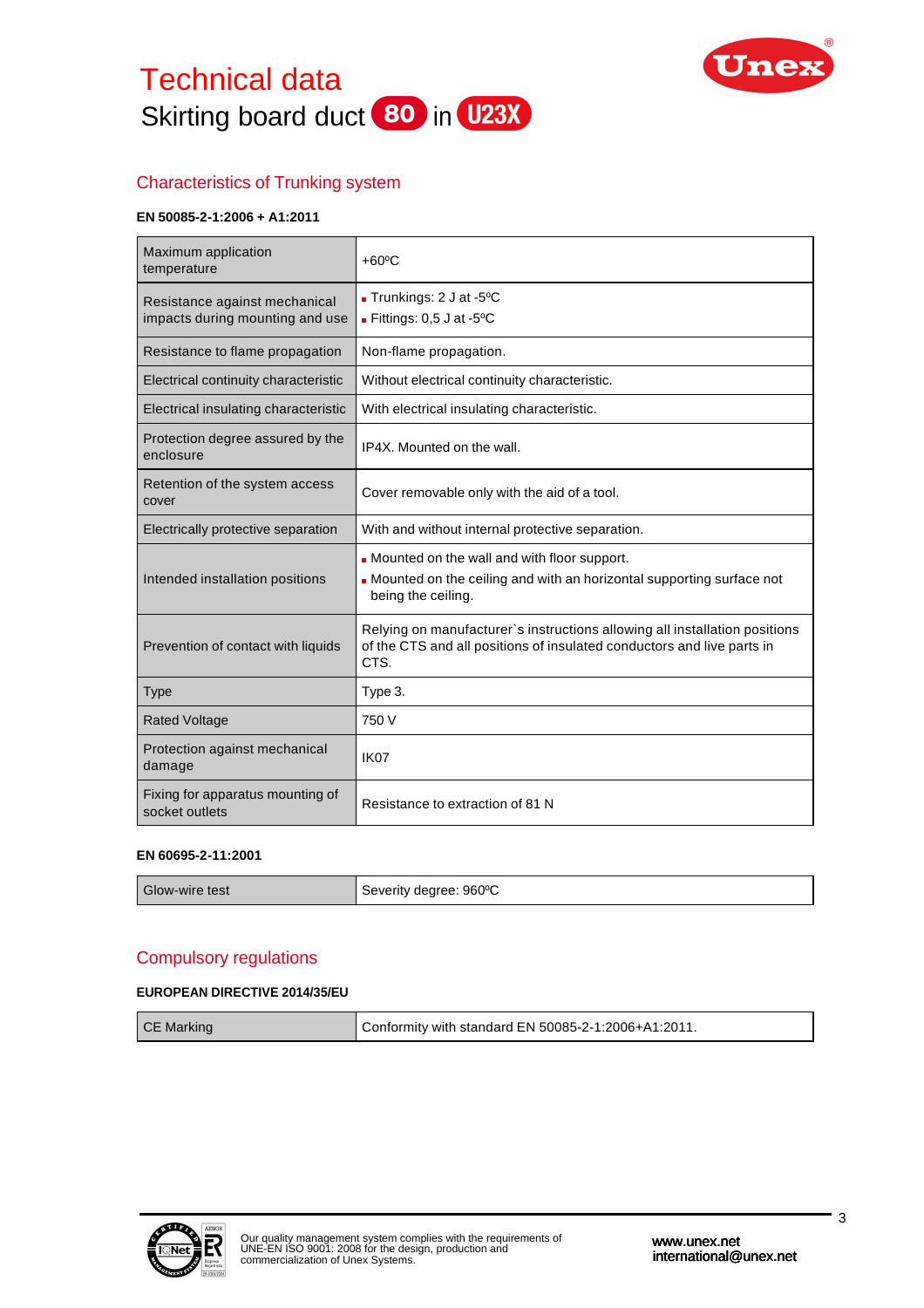



## Characteristics of U23X raw material

- Base raw material: PVC.
- Silicone contents: <0,01%.
- Phthalate contents according to ASTM D2124-99:2004: <0,01%.
- Dielectric strength according to EN 60243-1:2013: 18±5 kV/mm. Test sample thickness 2,5 mm.
- Reaction to fire according to UNE 201010:2015: Classification: M1.
- UL flammability tests on plastic materials according to ANSI/UL 94: 1990: Degree UL94: V0.
- $\blacksquare$  L.O.I. Oxygen index according to EN ISO 4589:1999 + A1:2006: (Concentration %) = 52±5.
- Coefficient of linear expansion: 0,07 mm/°C m. <sup>(3)</sup>

## Characteristics of U24X raw material

- **Base raw material: PVC.**
- Silicone contents: <0,01%. (4)
- Phthalate contents according to ASTM D2124-99:2004: <0,01%.  $(4)$
- Dielectric strength: Insulating.
- Reaction to fire s/UNE 201010:2015: Classification: M2.
- UL flammability tests on plastic materials according to ANSI/UL 94: 1990: Degree UL94: V0.
- Coefficient of linear expansion: 0,07 mm/°C m. <sup>(3)</sup>